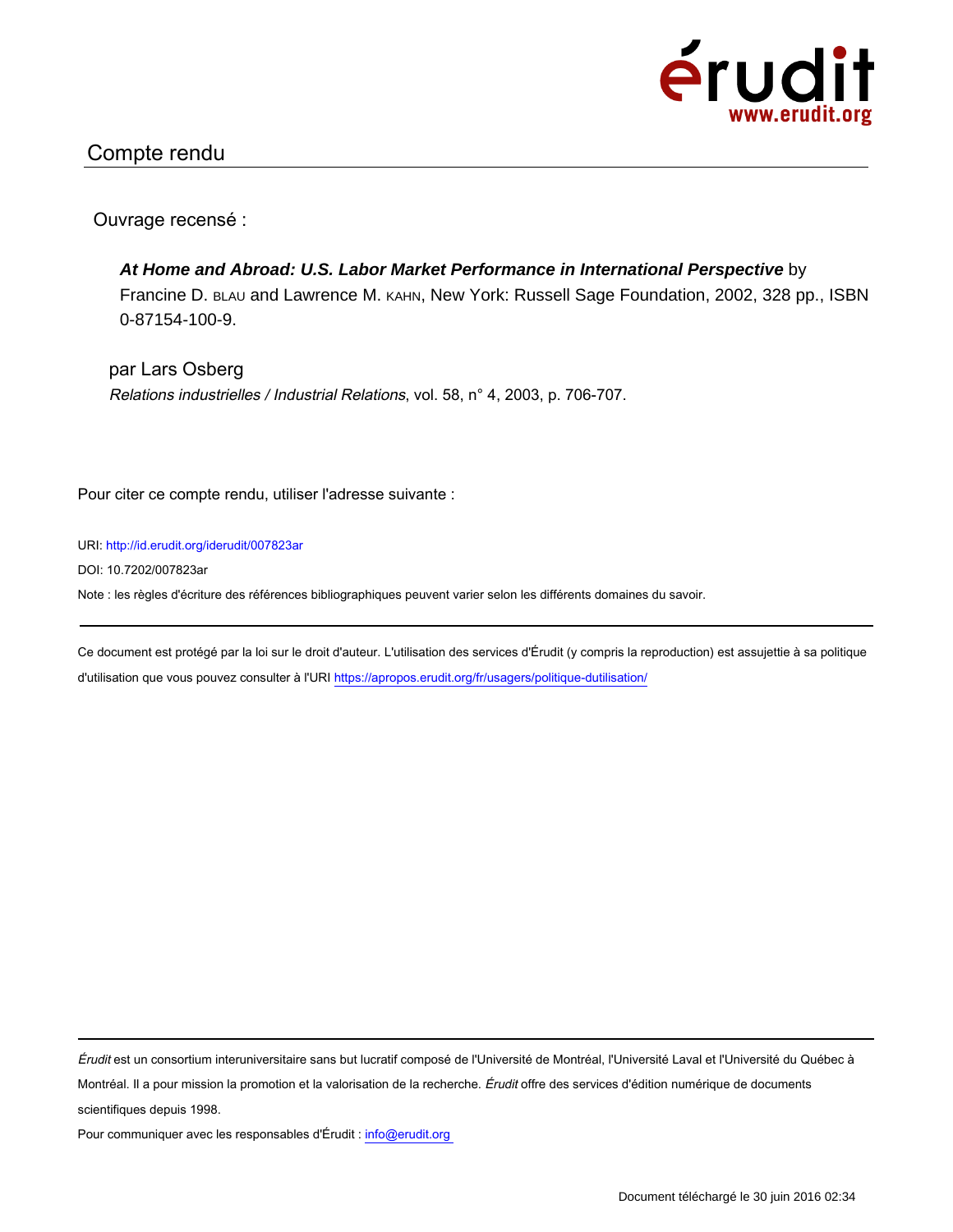## **Recensions**

## **Book Reviews**

## *At Home and Abroad: U.S. Labor Market Performance in International Perspective*

by Francine D. BLAU and Lawrence M. KAHN, New York: Russell Sage Foundation, 2002, 328 pp., ISBN 0-87154-100-9.

This is an ambitious book. Blau and Kahn summarize the differences between labour market outcomes in the USA and other OECD countries over the last twenty years, describe the key economic events and labour market institutions that have shaped labour market performance and evaluate the research that has attempted to explain it. They manage (somehow) to do it all in a readable 266 pages, without the crutch of mathematics. The result is an impressive accomplishment that deserves to be widely cited—but it is also not surprising that some important gaps remain.

The book begins with an overview of economic performance in the USA and elsewhere, concentrating on trends in employment, unemployment, working hours, wage levels and wage inequality. In the end, Blau and Kahn will conclude that "institutions matter," and Chapter 4 is devoted to the conceptual issue of how one might be able to distinguish the influence of institutional structure from the workings of market forces. However, a prior issue is the extent of international institutional differences in collective bargaining, wage setting, minimum wages, employment protection and mandated benefits—and many readers will likely find themselves using the succinct summary of Chapter 3 as an authoritative reference for their own research.

The book then focuses on the impact of labour market institutions on unem-

ployment, relative wages and the gender pay gap. The puzzle is that European labour markets always have been more highly regulated than those in the USA and on average had much less unemployment until the late 1970s. Since about 1980, however, high unemployment has plagued France, Germany and several other countries. The organizing framework for Blau and Kahn's discussion is the so-called "unified theory," which explains all this in terms of the interaction of economic shocks and labour market institutions: "The EU experience of rising unemployment, rising real wages, and comparatively stable relative-wage levels and the U.S. experience of falling unemployment, falling to steady real wages, and rapidly rising wage inequality are two sides of the same coin. The United States permitted real and relative wages to adjust, while, in other Western nations, employment took the brunt of the shocks." (p. 5). A key idea in this approach is the presumption that U.S. labour markets are more "flexible"—although it is notable that "flexibility" is never defined explicitly or tested directly.

Blau and Kahn summarize their own research and that of others with admirable clarity and encyclopaedic thoroughness. In the end, they conclude that although the evidence for institutional impacts on the wage structure is much stronger than for employment effects, the unified theory is a useful framework.